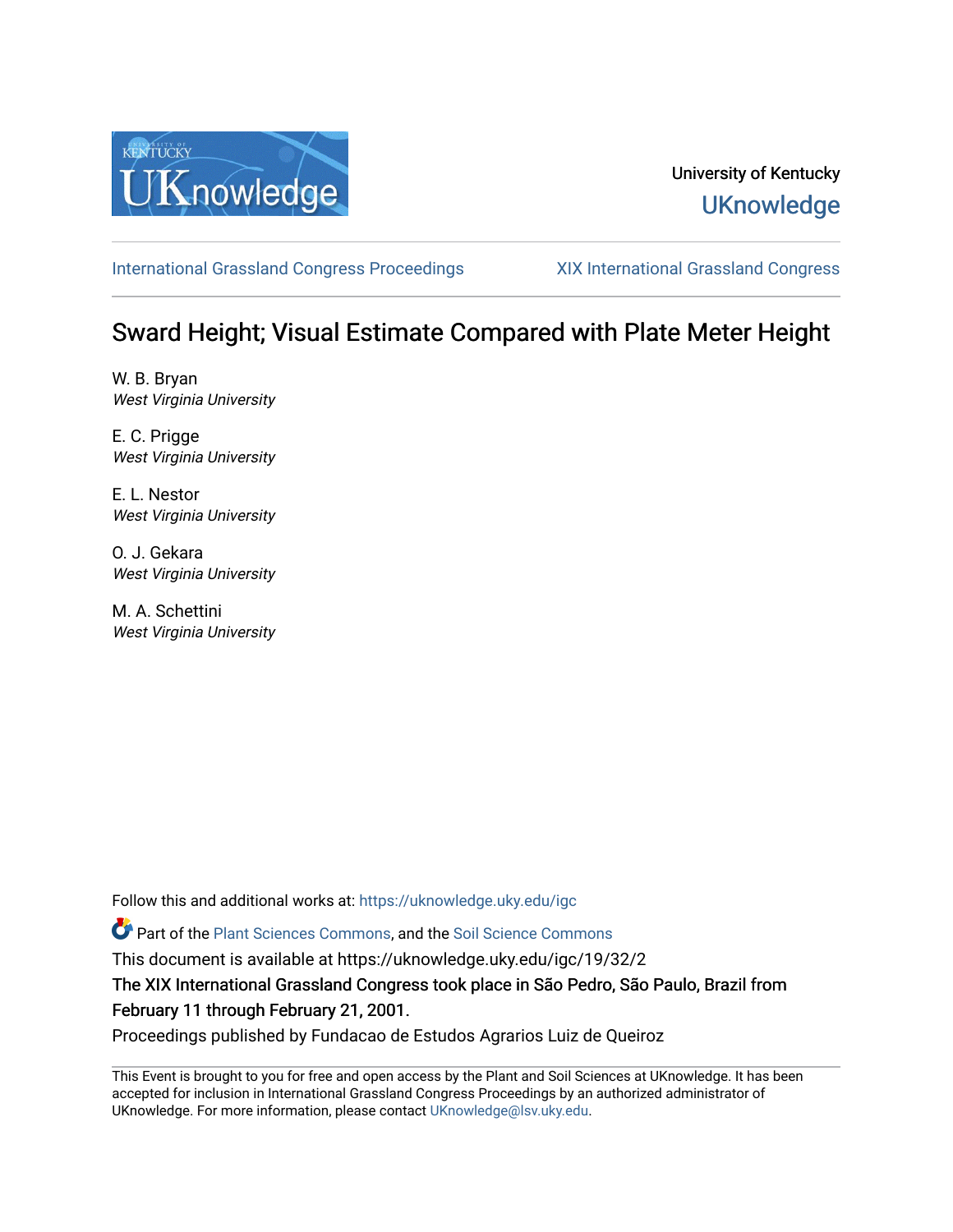# **SWARD HEIGHT; VISUAL ESTIMATE COMPARED WITH PLATE METER HEIGHT.**

W.B. Bryan, E.C. Prigge, E.L. Nestor, O.J. Gekara and M.A. Schettini.

Division of Plant and Soil Sciences and Division of Animal and Veterinary Sciences, Box 6108, West Virginia University, Morgantown WV 26506-6108 USA; wbryan@wvu.edu

#### **Abstract**

Sward height (SH) is widely used in pasture research and farm practice to evaluate pasture conditions. Visual estimates can take less time than actual measurements. This study compared visually estimated SH, of continuously grazed cool-season permanent pasture with plate meter height. Weekly estimates, by five people, were made on 12, 0.75 to 1 ha fields, grazed at two intensities. Paired data (visual estimate and plate meter height) were subjected to variance and covariance analyses and prediction equations were developed. Average visual height accounted for 86% of the variability in plate meter height. Inclusion of other sources of variability in the model (treatment, date and interactions) accounted for only a further 8% of the variability in plate meter height. On the basis of the strong linear relationships found between visual and plate meter heights, a procedure combining both methods is proposed that would reduce by 25% the time required to make weekly SH measurements of 12, 0.75 to 1 ha fields.

**Keywords:** Herbage mass, herbage availability, methodology.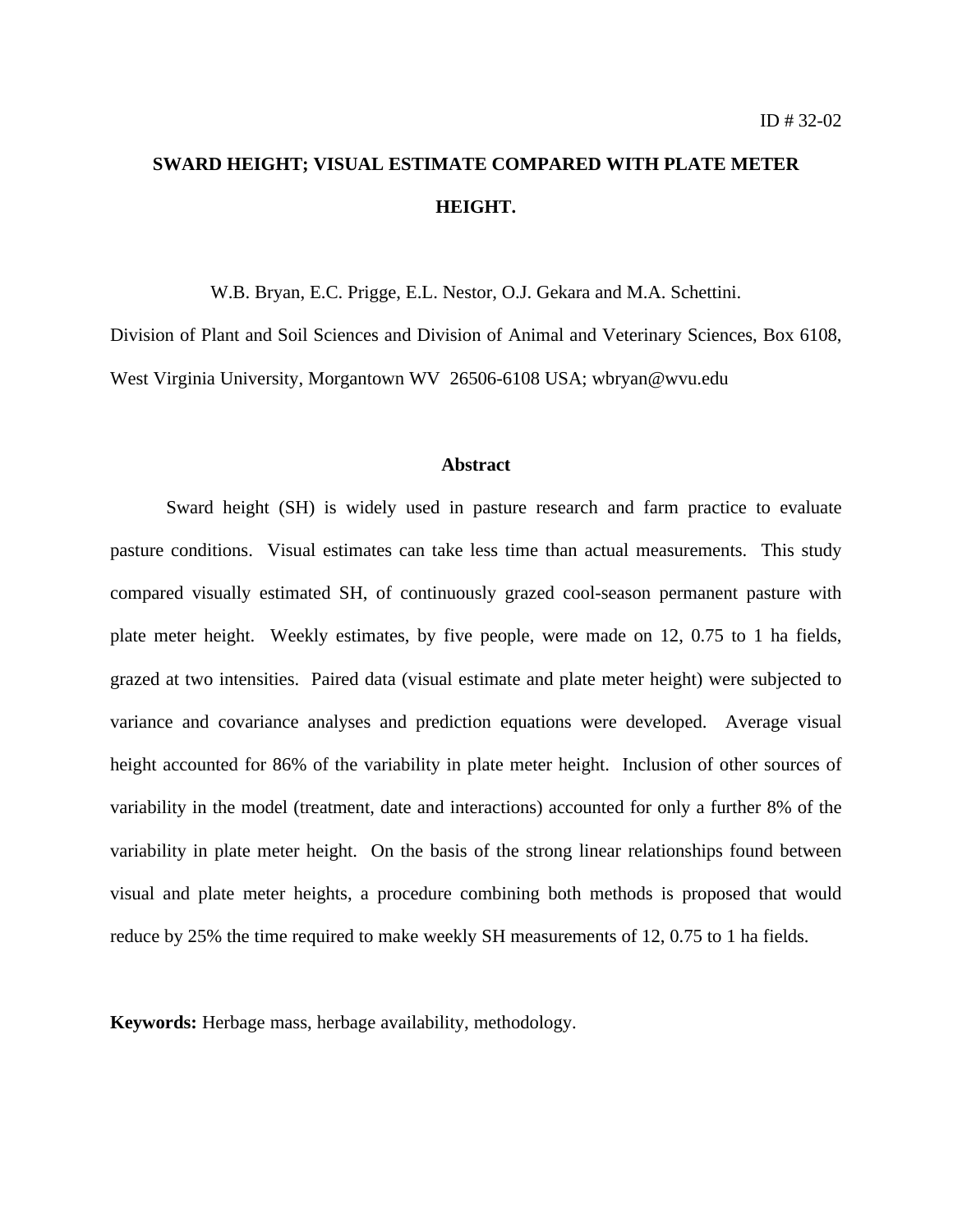#### **Introduction**

Sward height (SH) measurements are widely used in pasture research and farm practice as a grazing management tool (Bryan et al. 1989). While direct measurement of herbage mass remains the best method of estimating herbage available, several other techniques are available for measuring SH. The purpose of this study was to compare visual estimates of SH and plate height measurements with a view to reducing the time required to determine herbage available.

#### **Material and Methods**

Data were collected from 12 fields, 0.75 to 1 ha in size, that were being used in a grazing experiment. Pastures were continuously grazed with put-and-take animals to maintain SH at either 4 to 6 cm or 10 to 12 cm. There were six fields at each height. Each week during the 1998 growing season, in each field starting 14 April, SH was estimated visually by five people. Each person walked diagonally through the pastures and evaluated SH independently. One observer (the same one each week) measured the SH with a plate meter (Rayburn and Rayburn, 1998) after making his visual observations. All observers had experience in pasture research but had never visually estimated SH. Each observer followed the same designated route each week. The designated route of each observer differed. All observers were given the plate height measurements of the previous week so that they could compare them with their estimates.

Forty five to fifty plate height measurements were taken in each field each week following an assigned walking pattern. These were averaged and the average was the plate meter height of the field. The same pattern was followed each week. Paired data (individual visual estimates and average plate meter heights) were subjected to variance and covariance analyses. Sources of variation were treatments (SH) and dates (split-plot in time). The relationship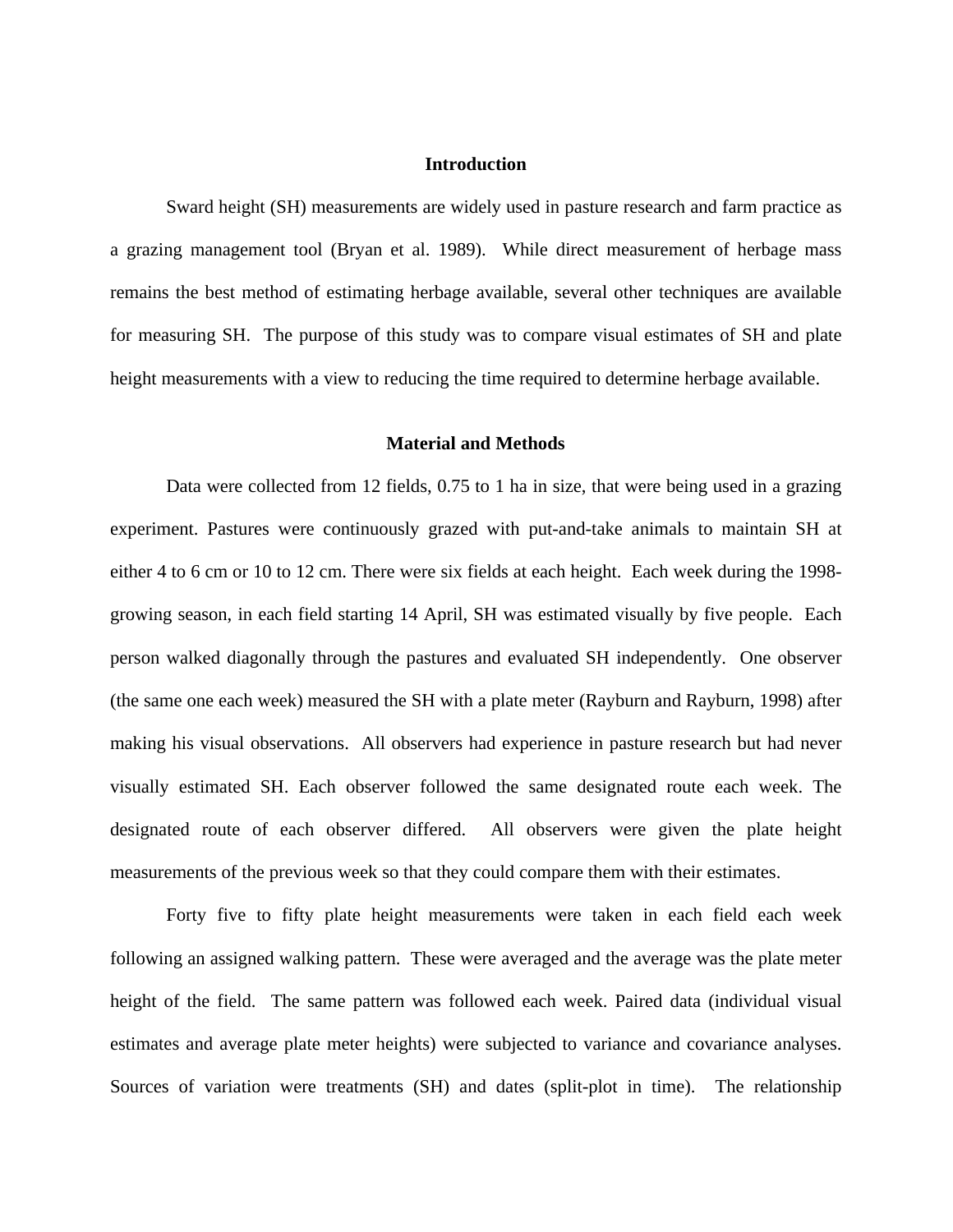between visual and plate meter height was examined over treatments and time for the 1998 growing season. Data were analyzed using the General Linear Model (SAS Institute, 1990). Prediction equations for each observer and the average are presented.

#### **Results and Discussion**

Average plate meter height, across treatment and date, ranged from 4.9 to11.3cm. Visual height (average of five observers) accounted for 86% of the variability in plate meter height before other terms in the model (Table 1). Inclusion of other sources (treatments, date and interactions) of variability in the model accounted for only a further 8% of the variability in plate meter height. There was no interaction between visual height and treatment, however, the significant visual height by date interaction indicated that the relationship between visual and plate meter height was different at different dates. Although significant, this difference was small (Table 1). Examining the data for each individual observer shows that the model  $R^2$  ranged from 0.89 to 0.93. Results for four observers showed a significant interaction between visual height and date; one observer did not show this interaction. This observer was the same person who took the plate meter heights. Analyses of variance (data not shown) of individual and average visual heights resulted in almost the same inferences as the analysis of variance of plate meter height. The only difference was in the level of significance of the difference between treatments. Two observers detected a highly significant difference between treatments, the same inference as plate height. One of these observers also took the plate heights. The other three observers detected a significant difference between treatments. Prediction equations for plate height using visual height are presented in Table 2.

Observers in our study were able to calibrate their estimates using their observation of the previous week and the plate meter measurements. The strong linear relationship that we found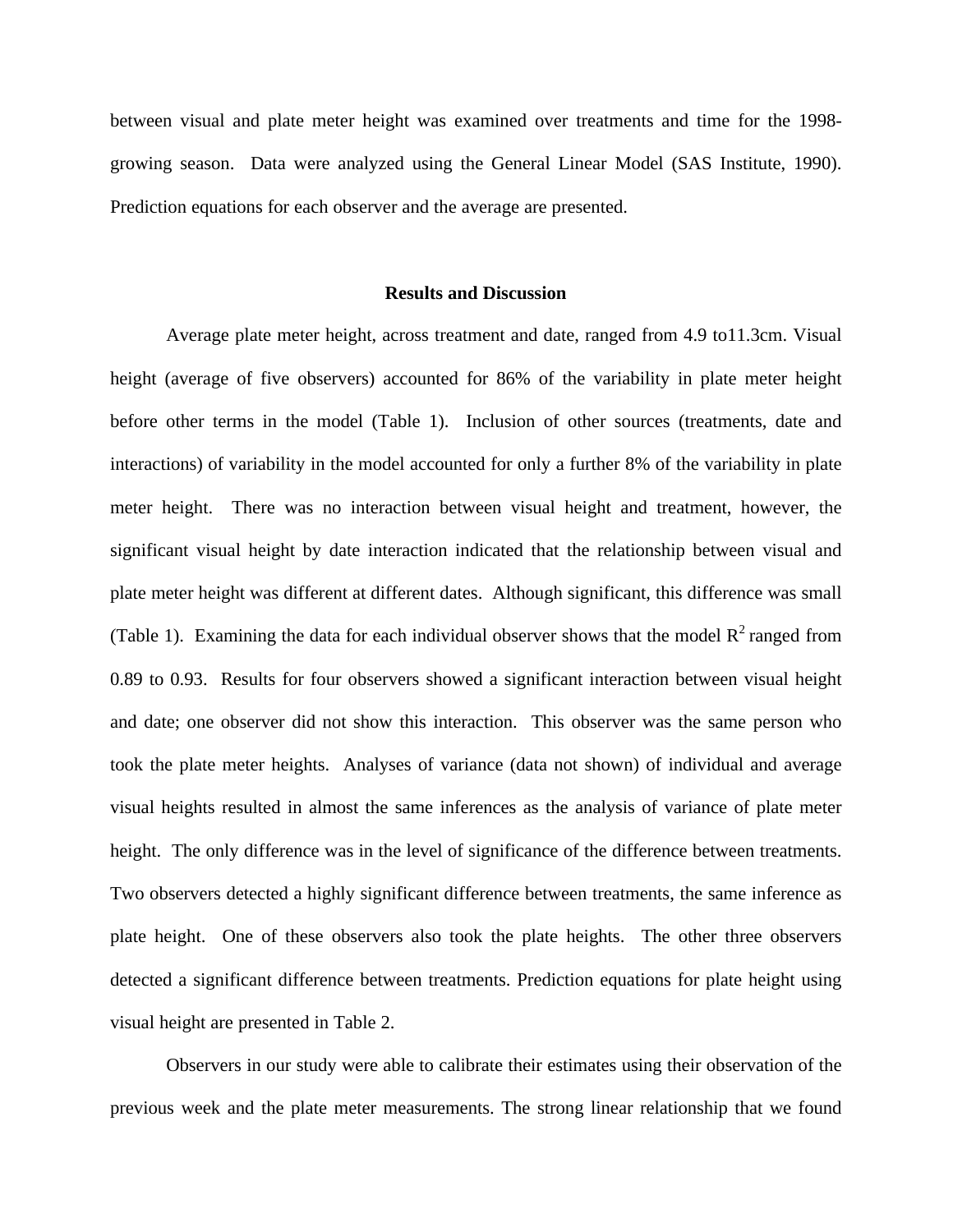between visually estimated SH and plate meter height means that visual estimates can be used part of the time during the season without losing much precision. Since each visual observation took about 5 minutes per field whereas plate meter measurements took 15 minutes per field, taking only a visual estimate in some weeks will reduce the time needed to measure SH. Where weekly measurements of SH are to be made we recommend the following procedure: Plate meter measurements are taken the first week. The second week one observer takes visual estimates and then plate meter measurements. For the next 6 weeks visual estimates only are made in odd numbered weeks and both visual and plate meter measurements made in even numbered weeks. This covers the period of the growing season with highest growth rate. For the rest of the season the plate meter measurements are made every third or fourth week. Paired data provide a prediction equation to convert visual to plate meter heights. Such a method, while adding time to the weeks when both visual and plate meter estimates are made, reduces the time required when only visual estimates are made. In an 18-week growing system with 12 fields such as we used, this combination of visual and plate meter height could reduce the time needed to measure SH weekly by 25%. Irrespective of method used sward height measurements are best made following a strict protocol within each field. In addition, if sward heights are to be compared over time it is best if plate meter measurements are taken by the same person.

#### **Acknowledgements**

This research was supported with State and Federal funds appropriated under the Hatch Act. This information is published as West Virginia Agriculture and Forestry Experiment Station as Scientific Article Number 2769.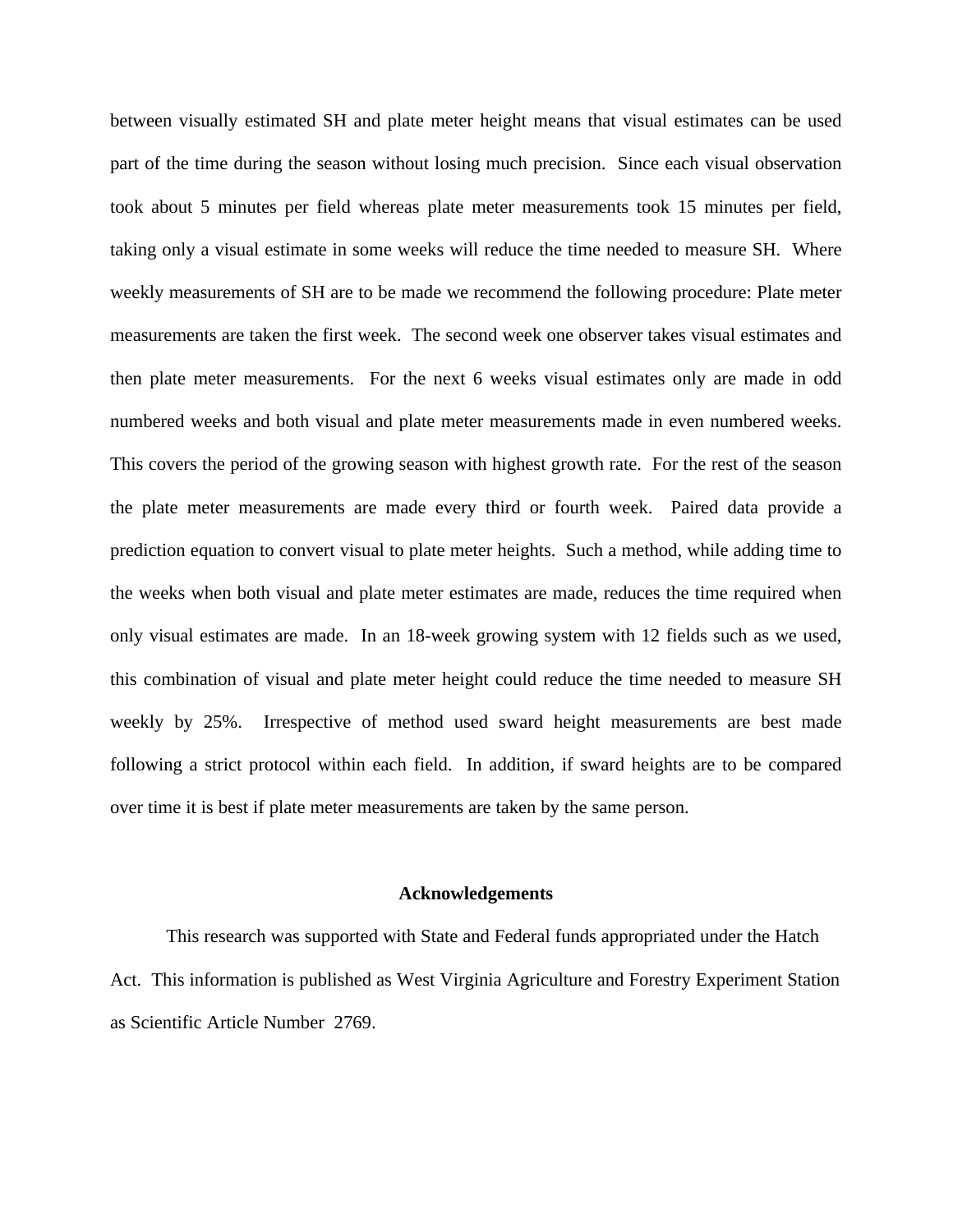### **References**

**Bryan, W.B., W.V. Thayne and E.C. Prigge.** (1989). Use of a disk meter to evaluate

continuously grazed pasture. J. Agron. Crop Sci.,**163:**44-48

**Rayburn, E.B., and S.B. Rayburn**. (1998). A standardized plate meter for estimating pasture mass in on-farm research trials. Agron. J. **90:**238-241.

**SAS Institute**. (1990). SAS/STAT user's guide. Version 6. 4th ed. SAS Institute, Cary, NC.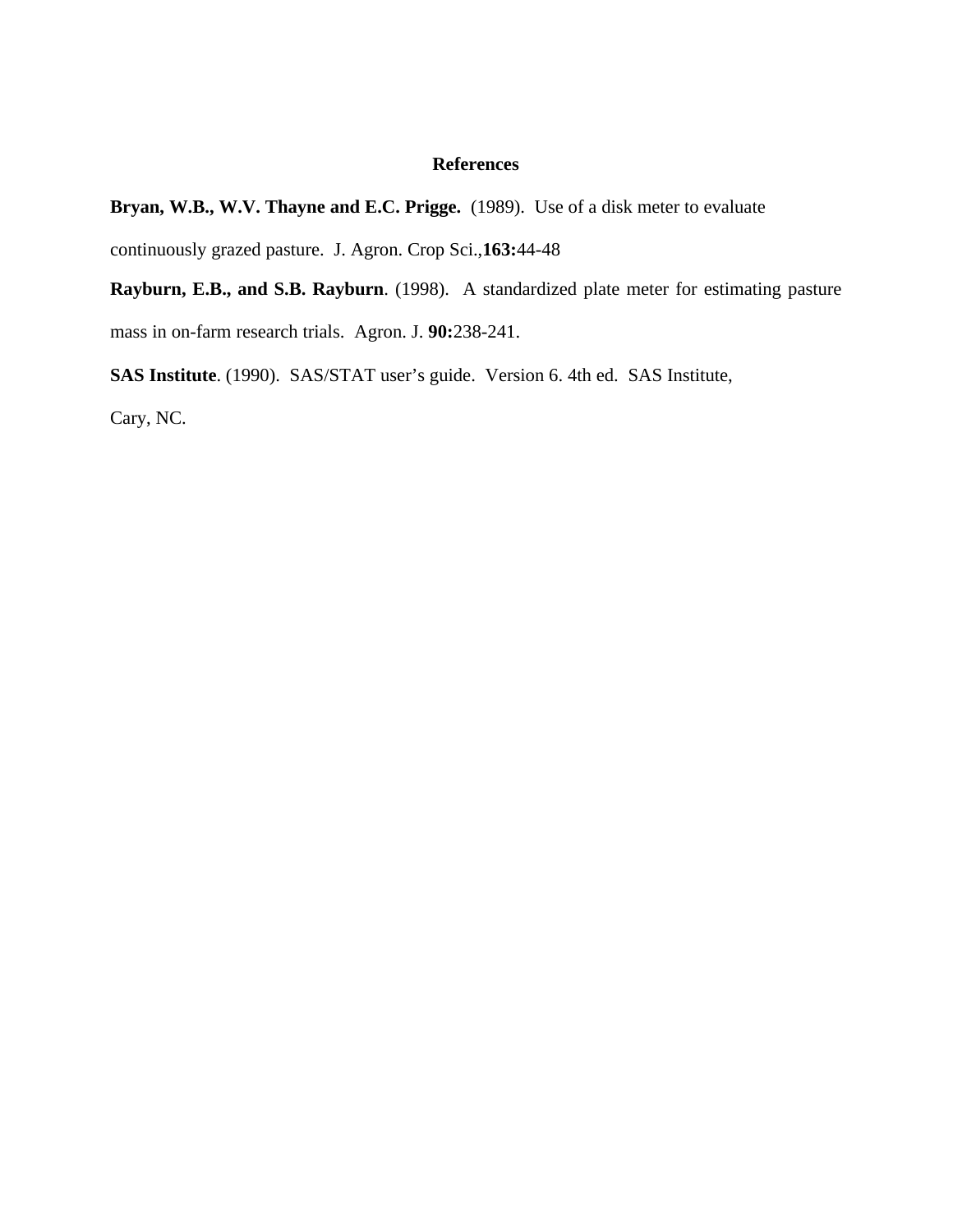| Source                          | df             | Analysis of variance                 |                | Analysis of covariance               |  |
|---------------------------------|----------------|--------------------------------------|----------------|--------------------------------------|--|
|                                 |                | partial sums of squares <sup>1</sup> | df             | partial sums of squares <sup>1</sup> |  |
| Visual ht $(VH)^2$              |                |                                      |                | 887.6***                             |  |
| Treatments $(T)3$               | 1              | 305.5**                              | $\mathbf{1}$   | $3.7**$                              |  |
| VH x T                          |                |                                      | 1              | 0.0                                  |  |
| Error a                         | $\overline{2}$ | 2.2                                  | $\overline{4}$ | $4.0***$                             |  |
| Date                            | 19             | 388.6***                             | 19             | 24.0***                              |  |
| VH x Date                       |                |                                      | 19             | 25.8***                              |  |
| T x Date                        | 18             | $114.2***$                           | 18             | $11.3*$                              |  |
| Error b                         | 233            | 1031.3                               | 233            | 1031.3                               |  |
| Other information from analyses |                |                                      |                |                                      |  |
| $R^2$ (Model)                   |                | 0.79                                 |                | 0.94                                 |  |
| $R^2(VH)$                       |                |                                      |                | 0.86                                 |  |
| CV                              |                | 13.2%                                |                | 7.6%                                 |  |

**Table 1 -** Analysis of variance of plate meter height and covariance analysis of plate meter height and visually estimated height of pasture.

<sup>1</sup> Dependent variable plate meter height (cm)<br>
<sup>2</sup> Average of five observers<br>
<sup>3</sup> Height of continuously grazed pasture, low = 4 to 6 cm, high = 10 to 12 cm

 $*** = P < 0.001, ** = P < 0.01, * = P < 0.05$